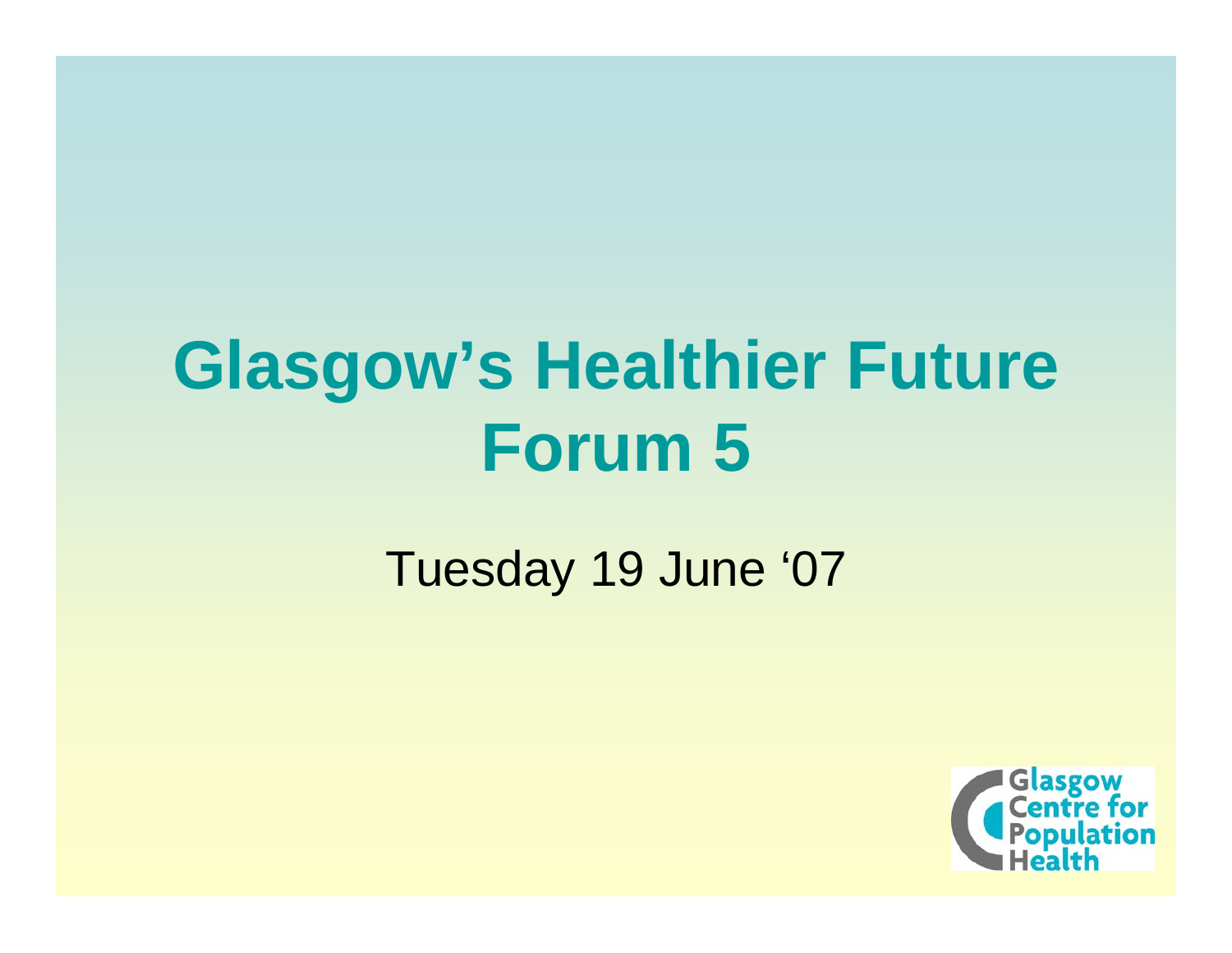# **Welcome and Introduction**

Carol Tannahill **Director** Glasgow Centre for Population Health

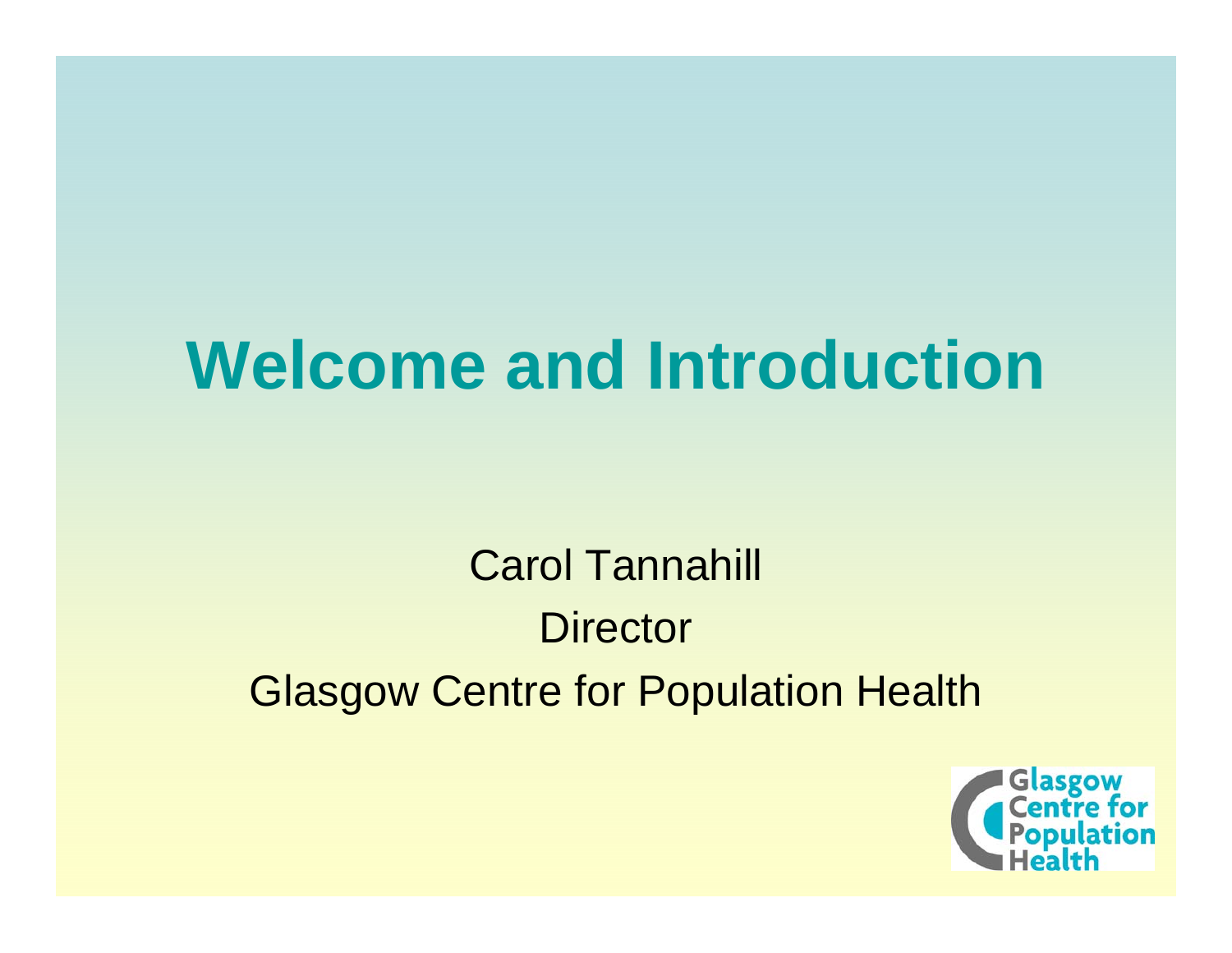**Forum**

# "A gathering for the purpose of discussion"

## …involving a panel of presenters

## …and often participation by members of the audience

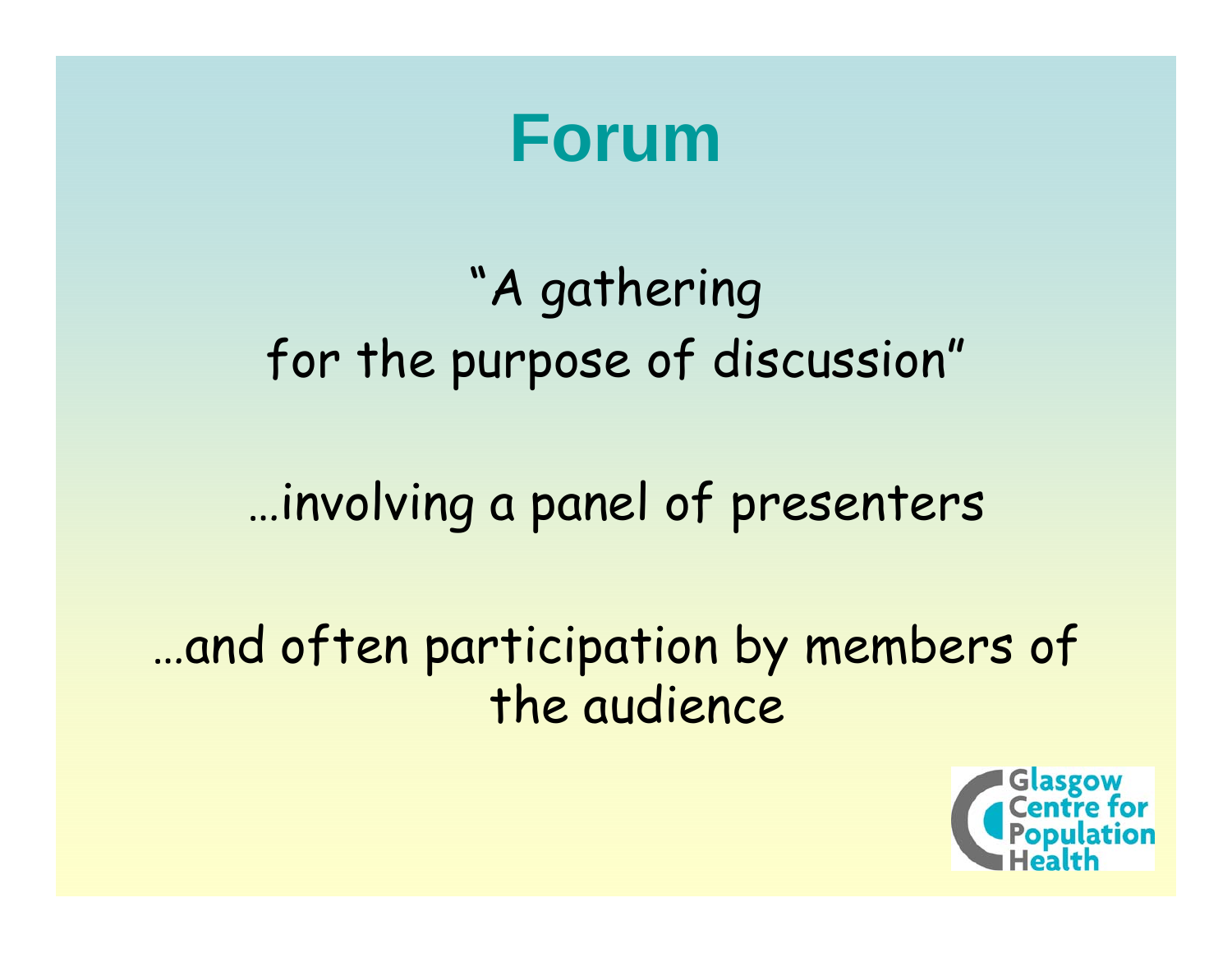# **Aims**

- To provide a 'point in time' description of SOME of the work of the GCPH
- To draw out emergent 'findings'
- To consider implications for you and yous
- To obtain feedback to inform our work

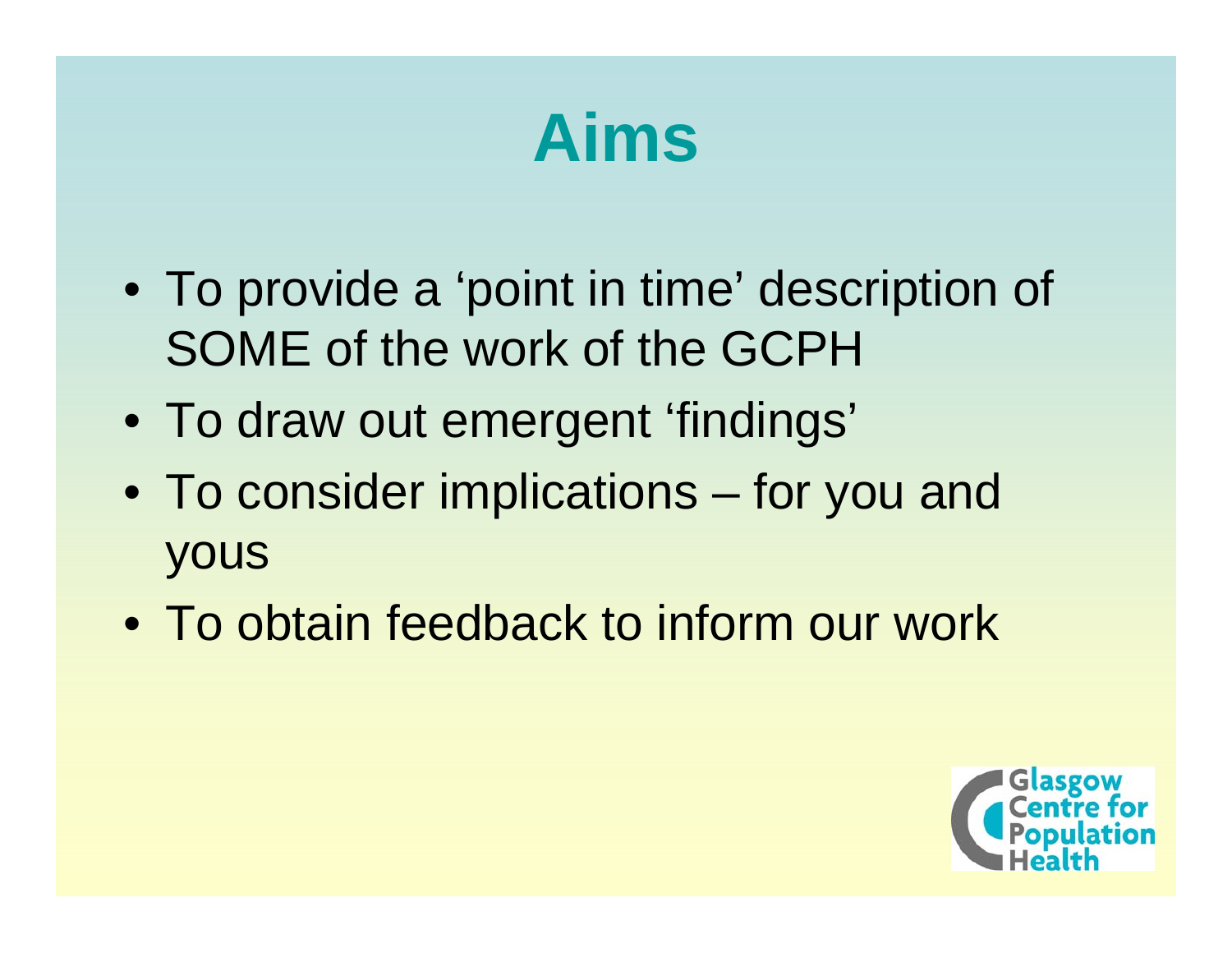## **The main determinants of health**



Source: Dahlgren and Whitehead, 1991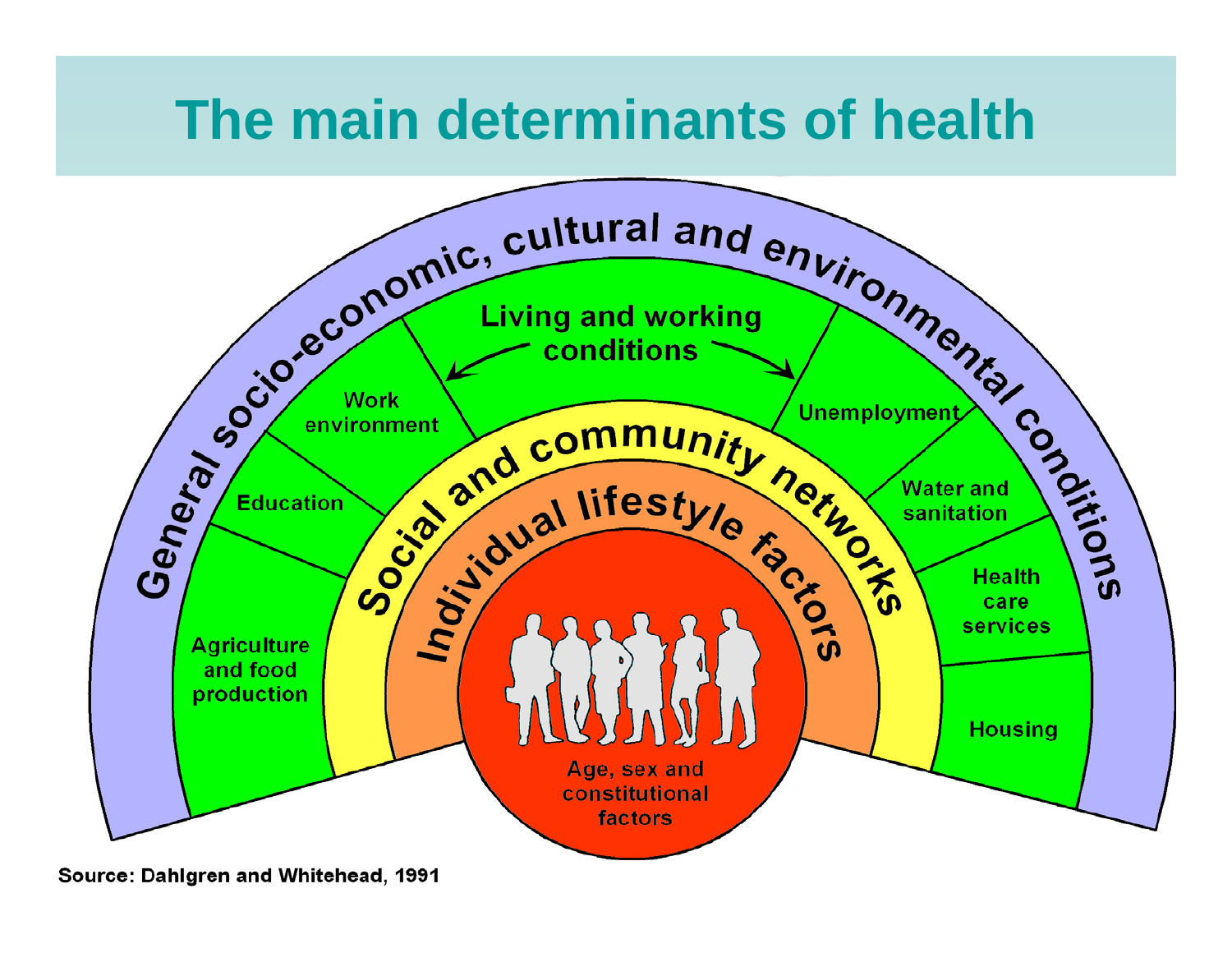### **Policy Levels for Tackling Inequalities in Health**

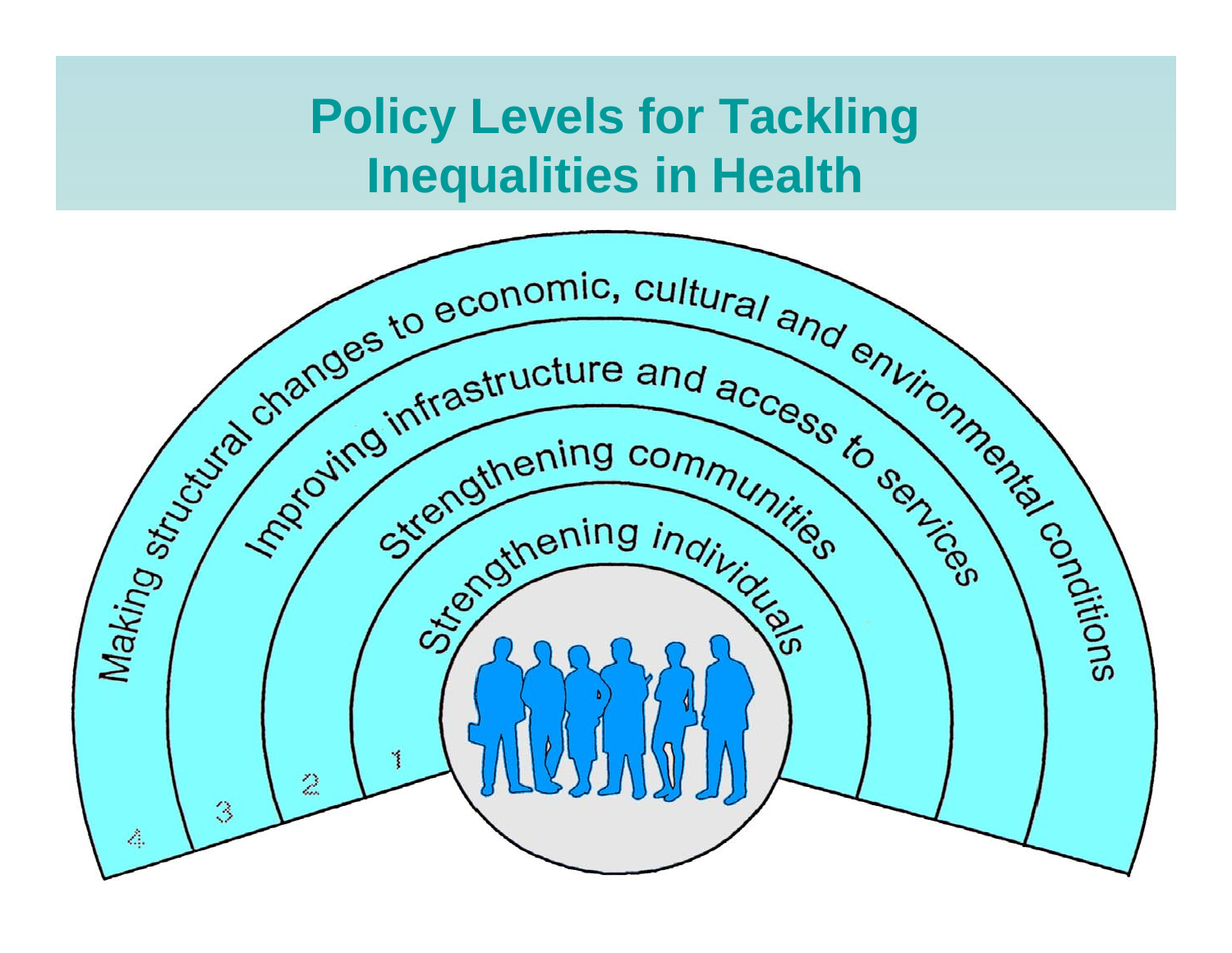#### Newton Mearns – G77 5

| $-70$ | $-60$ | $-50$ | $-40$ | $-30$ | $-20$ | $-10$        | $\pmb{0}$ | $10\,$ | $20\,$ | $30\,$ | $40\,$ | 50 | 60 | 70 |
|-------|-------|-------|-------|-------|-------|--------------|-----------|--------|--------|--------|--------|----|----|----|
|       |       |       |       |       |       |              |           |        |        |        |        |    |    |    |
|       |       |       |       |       |       | $\mathbf{1}$ |           |        |        |        |        |    |    |    |
|       |       |       |       |       |       |              |           |        |        |        |        |    |    |    |
|       |       |       |       |       |       |              |           |        |        |        |        |    |    |    |
|       |       |       |       |       |       |              |           |        |        |        |        |    |    |    |
|       |       |       |       |       |       |              |           |        |        |        |        |    |    |    |
|       |       |       |       |       |       |              |           |        |        |        |        |    |    |    |
|       |       |       |       |       |       |              |           |        |        |        |        |    |    |    |
|       |       |       |       |       |       |              |           |        |        |        |        |    |    |    |
|       |       |       |       |       |       |              |           |        |        |        |        |    |    |    |
|       |       |       |       |       |       |              |           |        |        |        |        |    |    |    |
|       |       |       |       |       |       | $\pm$        |           |        |        |        |        |    |    |    |
|       |       |       |       |       |       |              |           |        |        |        |        |    |    |    |
|       |       |       |       |       |       |              |           |        |        |        |        |    |    |    |
|       |       |       |       |       |       |              |           |        |        |        |        |    |    |    |

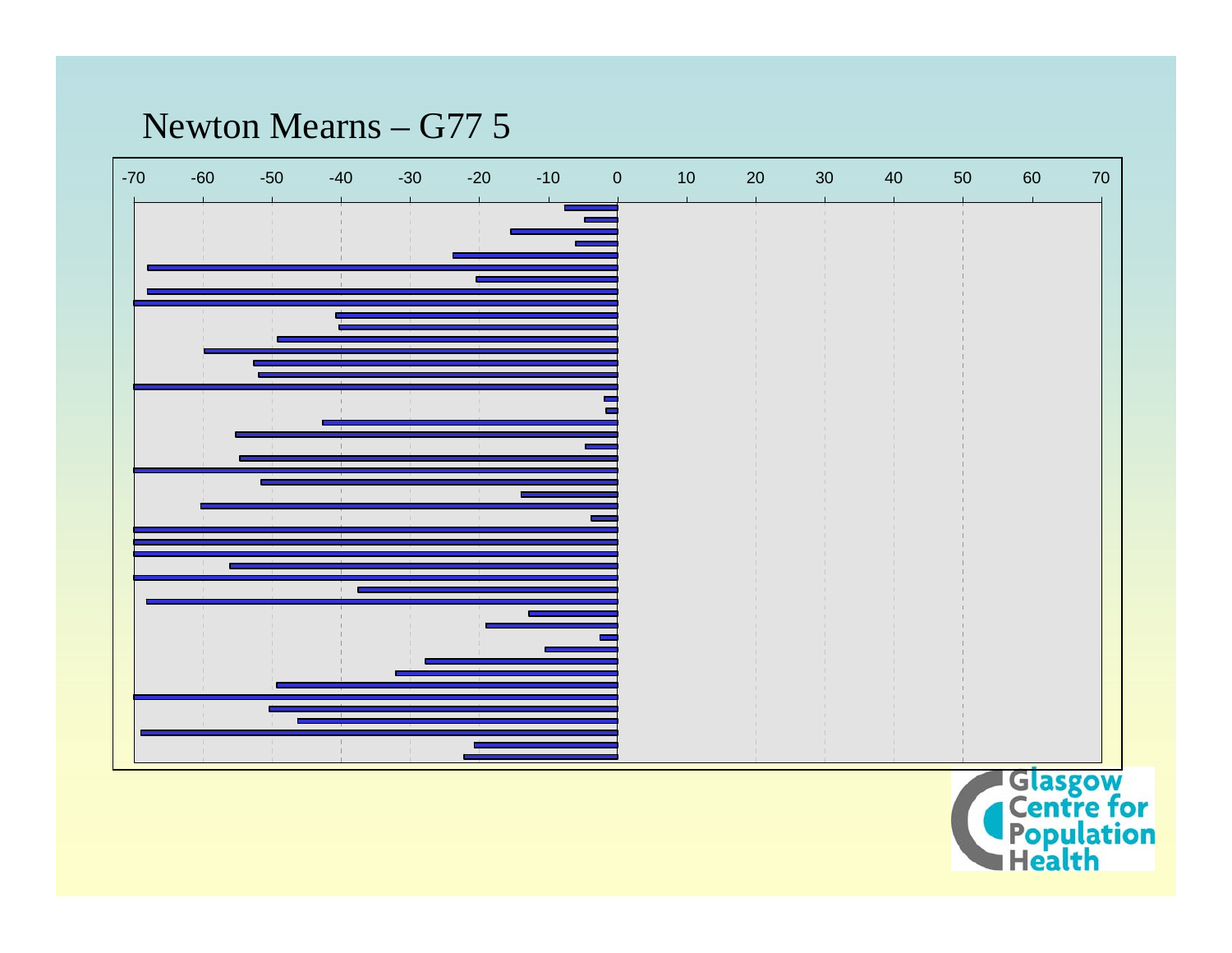#### Dalmarnock - G40 4

| $-70$ | $-60$ | $-50$ | $-40$ | $-30$ | $-20$ | $-10$ | $\pmb{0}$                | $10\,$ | $20\,$ | $30\,$ | $40\,$       | 50 | 60 | 70 |
|-------|-------|-------|-------|-------|-------|-------|--------------------------|--------|--------|--------|--------------|----|----|----|
|       |       |       |       |       |       |       |                          |        |        |        |              |    |    |    |
|       |       |       |       |       |       |       |                          |        |        |        | $\mathbf{L}$ |    |    |    |
|       |       |       |       |       |       |       |                          |        |        |        |              |    |    |    |
|       |       |       |       |       |       |       |                          |        |        |        |              |    |    |    |
|       |       |       |       |       |       |       |                          |        |        |        |              |    |    |    |
|       |       |       |       |       |       |       |                          |        |        |        |              |    |    |    |
|       |       |       |       |       |       |       |                          |        |        |        |              |    |    |    |
|       |       |       |       |       |       |       |                          |        |        |        |              |    |    |    |
|       |       |       |       |       |       |       |                          |        |        |        |              |    |    |    |
|       |       |       |       |       |       |       |                          |        |        |        |              |    |    |    |
|       |       |       |       |       |       |       |                          |        |        |        |              |    |    |    |
|       |       |       |       |       |       |       |                          |        |        |        |              |    |    |    |
|       |       |       |       |       |       |       | $\overline{\phantom{a}}$ |        |        |        |              |    |    |    |
|       |       |       |       |       |       |       |                          |        |        |        |              |    |    |    |
|       |       |       |       |       |       |       |                          |        |        |        |              |    |    |    |
|       |       |       |       |       |       |       |                          |        |        |        |              |    |    |    |

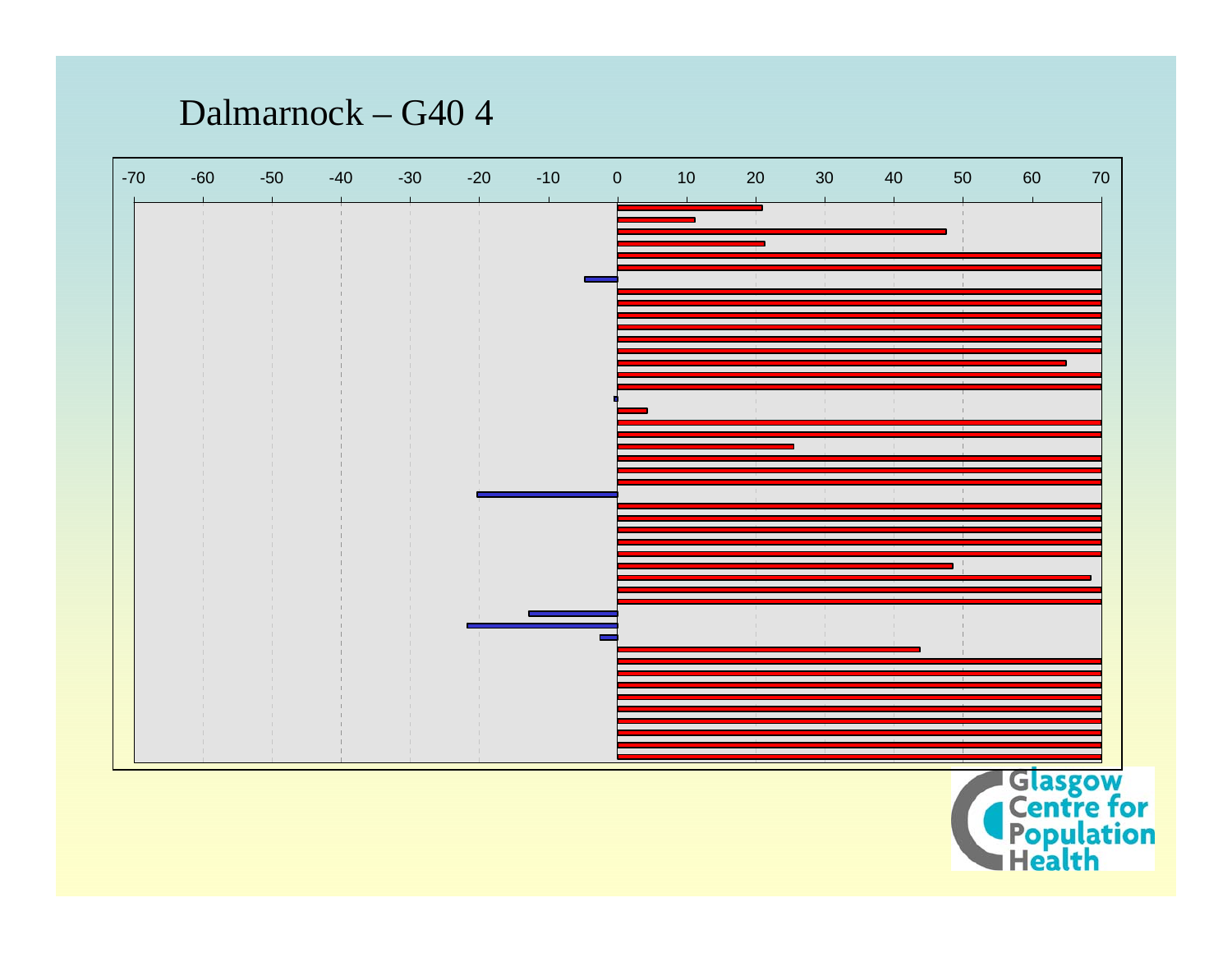### **Prevalence of Conventional Risk Factors** in Men with Coronary Heart Disease  $(n=87,869)$

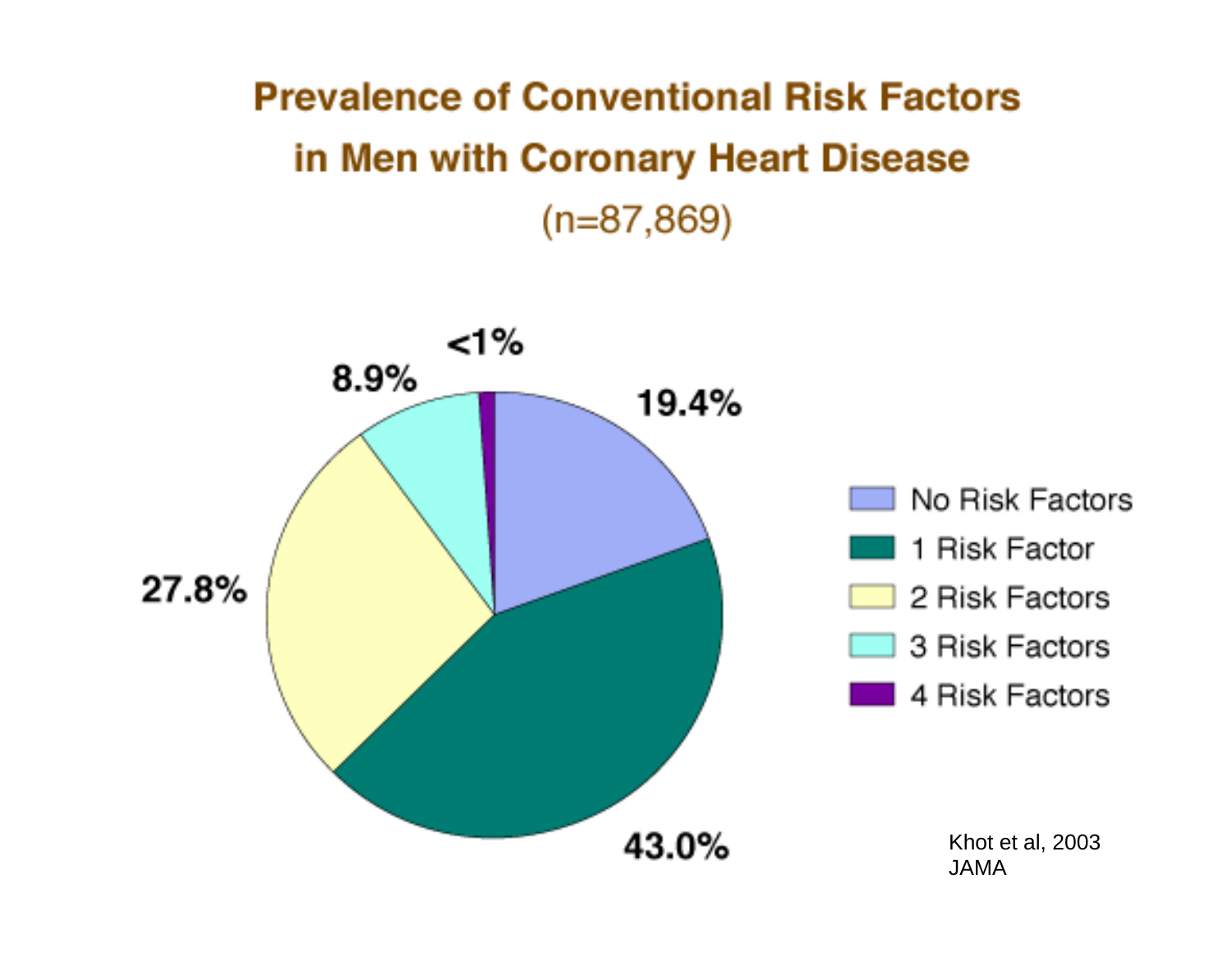## **Policy Levels for Tackling Inequalities in Health**